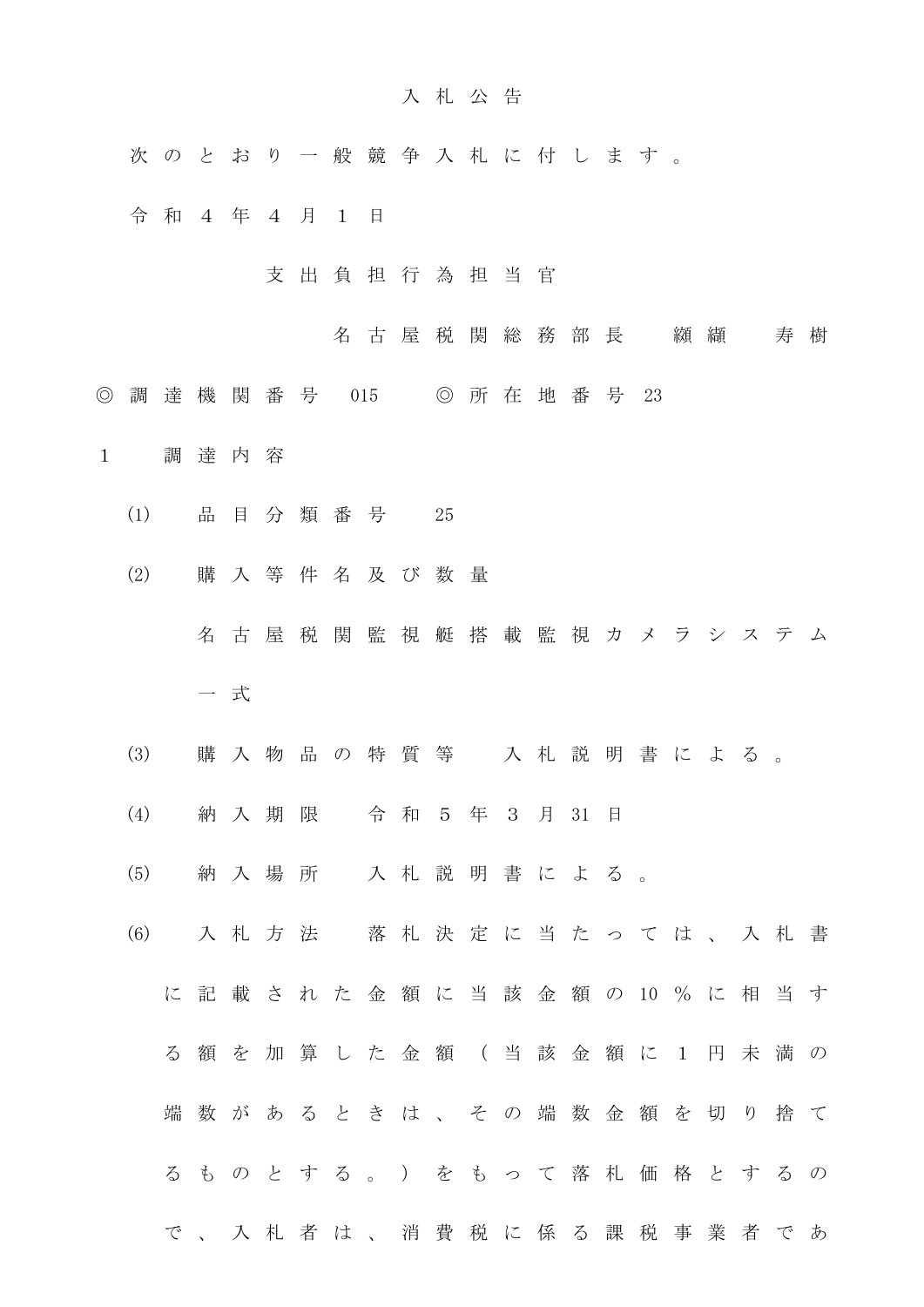る か 免 税 事 業 者 で あ る か を 問 わ ず 、 見 積 も っ た 契 約 金 額 の 110 分 の 100 に 相 当 す る 金 額 を 入 札 書 に 記 載 す る こ と 。

- 2 競 争 参 加 資 格
	- (1) 予 算 決 算 及 び 会 計 令 第 70 条 の 規 定 に 該 当 し な い 者 で あ る こ と 。 な お 、 未 成 年 者 、 被 保 佐 人 又 は 被 補 助 人 で あ っ て 、 契 約 締 結 の た め に 必 要 な 同 意 を 得 て い る 者 は 、 同 条 中 、 特 別 の 理 由 が あ る 場 合 に 該 当 す る 。
	- (2) 予 算 決 算 及 び 会 計 令 第 71 条 の 規 定 に 該 当 し な い 者 で あ る こ と 。
	- (3) 令 和 4 ・ 5 ・ 6 年 度 財 務 省 競 争 参 加 資 格 ( 全 省 庁 統 一 資 格 ) に お い て 、 「 物 品 の 製 造 」 、 「 物 品 の 販 売 」 又 は 「 役 務 の 提 供 等 」 で 「 A 」 、 「 B 」 又 は 「 C 」 等 級 に 格 付 け さ れ 、 東 海 ・ 北 陸 地 域 の 競 争 参 加 資 格 を 有 す る 者 、 又 は 当 該 競 争 参 加 資 格 を 有 し て い な い 者 で 、 入 札 書 の 受 領 期 限 ま で に 競 争 参 加 資 格 審 査 を 受 け 、 競 争 参 加 資 格 者 名 簿 に 登 載 さ れ た 者 で あ る こ と 。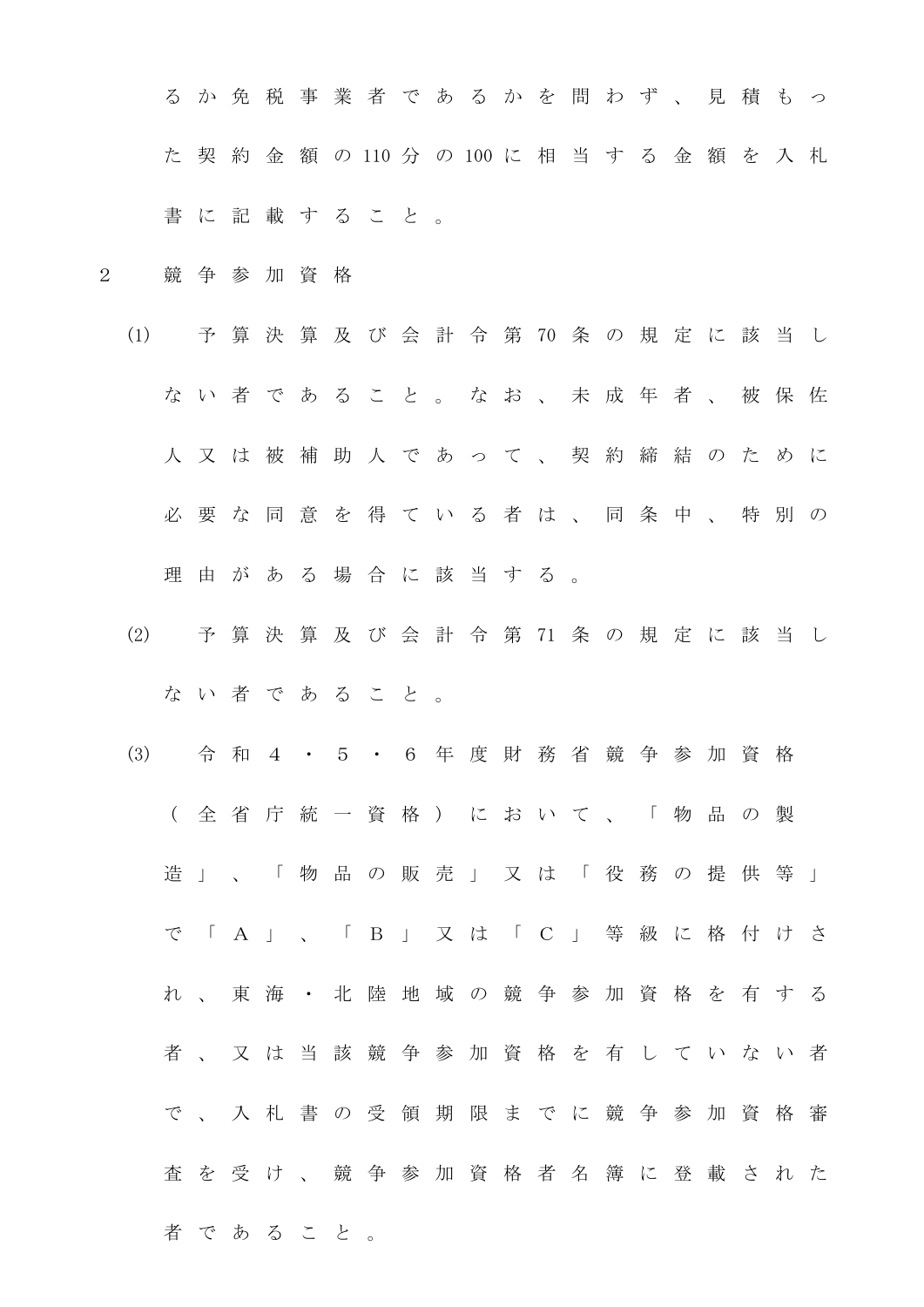- (4) 各 省 各 庁 か ら 指 名 停 止 等 を 受 け て い な い 者 ( 支 出 負 担 行 為 担 当 官 が 特 に 認 め る 者 を 含 む 。 ) で あ る こ と 。
- (5) 経 営 の 状 況 又 は 信 用 度 が 極 度 に 悪 化 し て い な い と 認 め ら れ る 者 で あ り 、 適 正 な 契 約 の 履 行 が 確 保 さ れ る 者 で あ る こ と 。
- (6) そ の 他 詳 細 は 入 札 説 明 書 に よ る 。
- 3 入 札 書 の 提 出 場 所 等
	- (1) 入 札 書 の 提 出 場 所 、 契 約 条 項 を 示 す 場 所 及 び 問 い 合 わ せ 先
		- 〒 455 8535 名古屋市港区入船2 3 12
		- 名 古 屋 税 関 総 務 部 会 計 課 営 繕 係 本 郷 智 弘
		- 電 話 052 654 4039
	- (2) 入 札 説 明 書 の 交 付 方 法

入 札 説 明 書 は 、 「 政 府 電 子 調 達 シ ス テ ム 」

を 利 用 し て 取 得 す る こ と 。

紙 に よ る 交 付 を 希 望 す る 場 合 の 交 付 場 所 及

び 問 い 合 わ せ 先 は (1) の と お り 。

(3) 入 札 書 の 受 領 期 限

令 和 4 年 6 月 7 日 17 時 30 分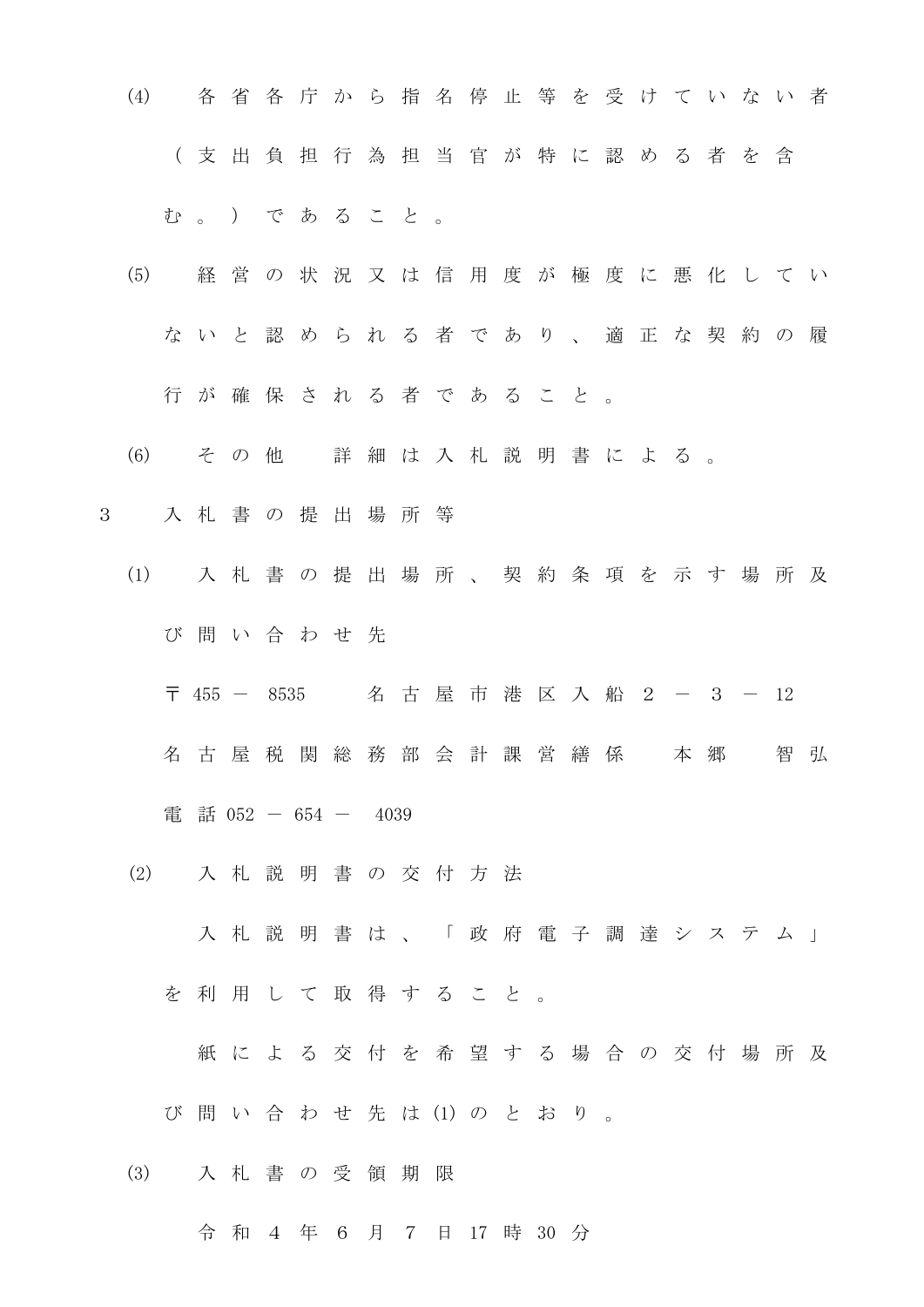(4) 開 札 の 日 時 及 び 場 所

令 和 4 年 6 月 8 日 13 時 30 分

名 古 屋 港 湾 合 同 庁 舎 7 階

名 古 屋 税 関 会 計 課 入 札 室

(5) (3) 及 び (4) に つ い て は 、 電 子 調 達 シ ス テ ム

に お い て シ ス テ ム 障 害 が 発 生 し た 場 合 に は 、

別 途 通 知 す る 日 時 に 変 更 す る 場 合 が あ る 。

4 電 子 調 達 シ ス テ ム の 利 用

本 件 は 、 政 府 電 子 調 達 シ ス テ ム を 利 用 し た 応 札 及 び 入 開 札 手 続 き に よ り 実 施 す る も の と す る 。 た だ し 、 紙 に よ る 入 札 書 の 提 出 も 可 と す る 。 詳 細 に つ い て は 、 入 札 説 明 書 の と お り 。

- 5 そ の 他
	- (1) 入 札 及 び 契 約 手 続 に お い て 使 用 す る 言 語 及 び 通 貨 日 本 語 及 び 日 本 国 通 貨 に 限 る 。
	- (2) 入札保証金及び契約保証金 免除。
	- (3) 入 札 の 無 効 本 公 告 に 示 し た 競 争 参 加 資 格 の な い 者 の 提 出 し た 入 札 書 及 び 入 札 に 関 す る
		- 条件に違反した入札書は無効とする。

(4) 契約書作成の要否 要。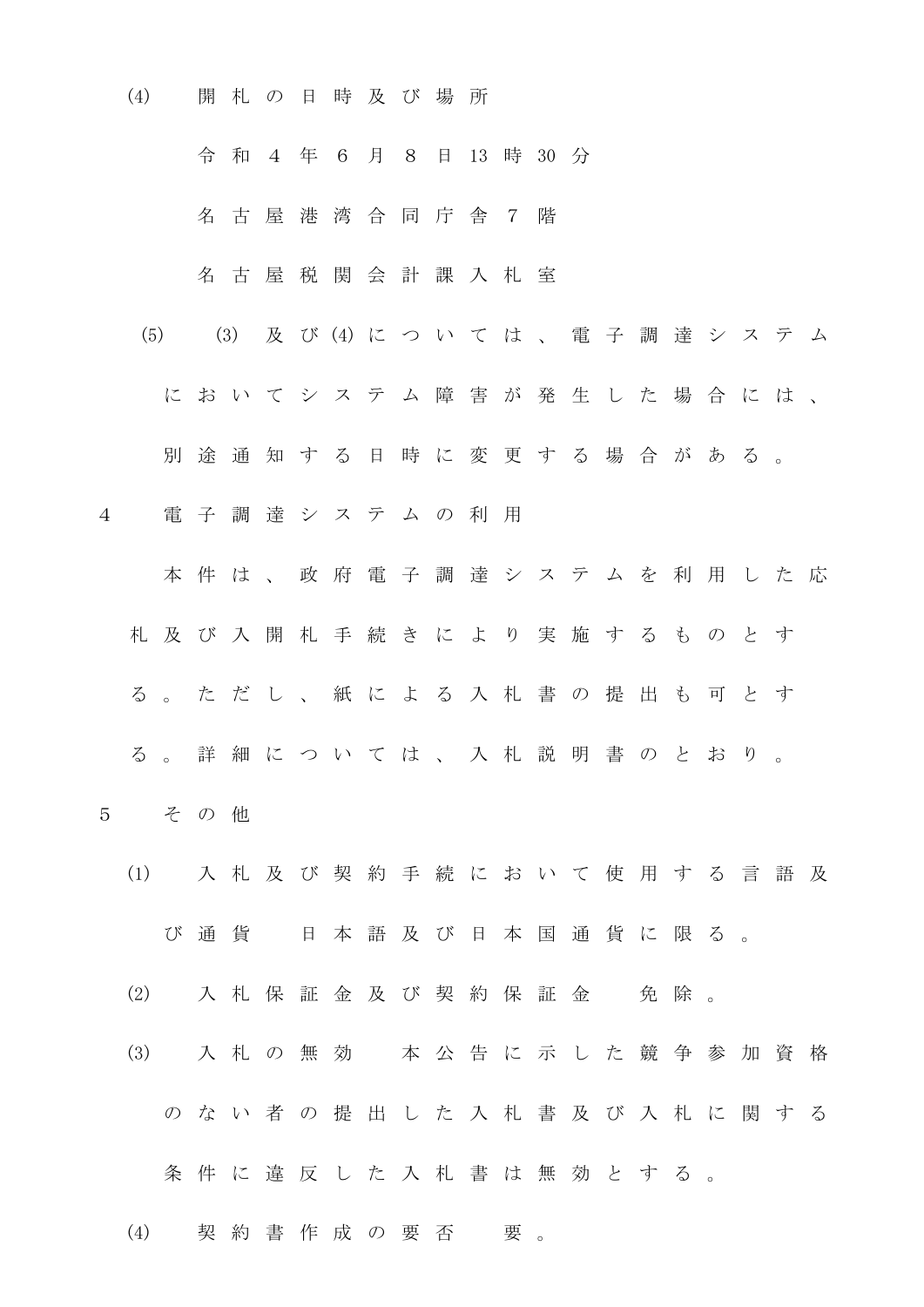- (5) 落 札 者 の 決 定 方 法 予 算 決 算 及 び 会 計 令 第 79 条 の 規 定 に 基 づ い て 作 成 さ れ た 予 定 価 格 の 制 限 の 範 囲 内 で 最 低 価 格 を も っ て 有 効 な 入 札 を 行 っ た 入 札 者 を 落 札 者 と す る 。 (6) 手続における交渉の有無 無。
- (7) 競 争 参 加 資 格 の 申 請 の 時 期 及 び 場 所 「 競 争 参 加 者 の 資 格 に 関 す る 公 示 」 ( 令 和 3 年 3 月 31 日 付 官 報 ) に 記 載 さ れ て い る 時 期 及 び 場 所 の と お り 。
- (8) そ の 他 詳 細 は 入 札 説 明 書 に よ る 。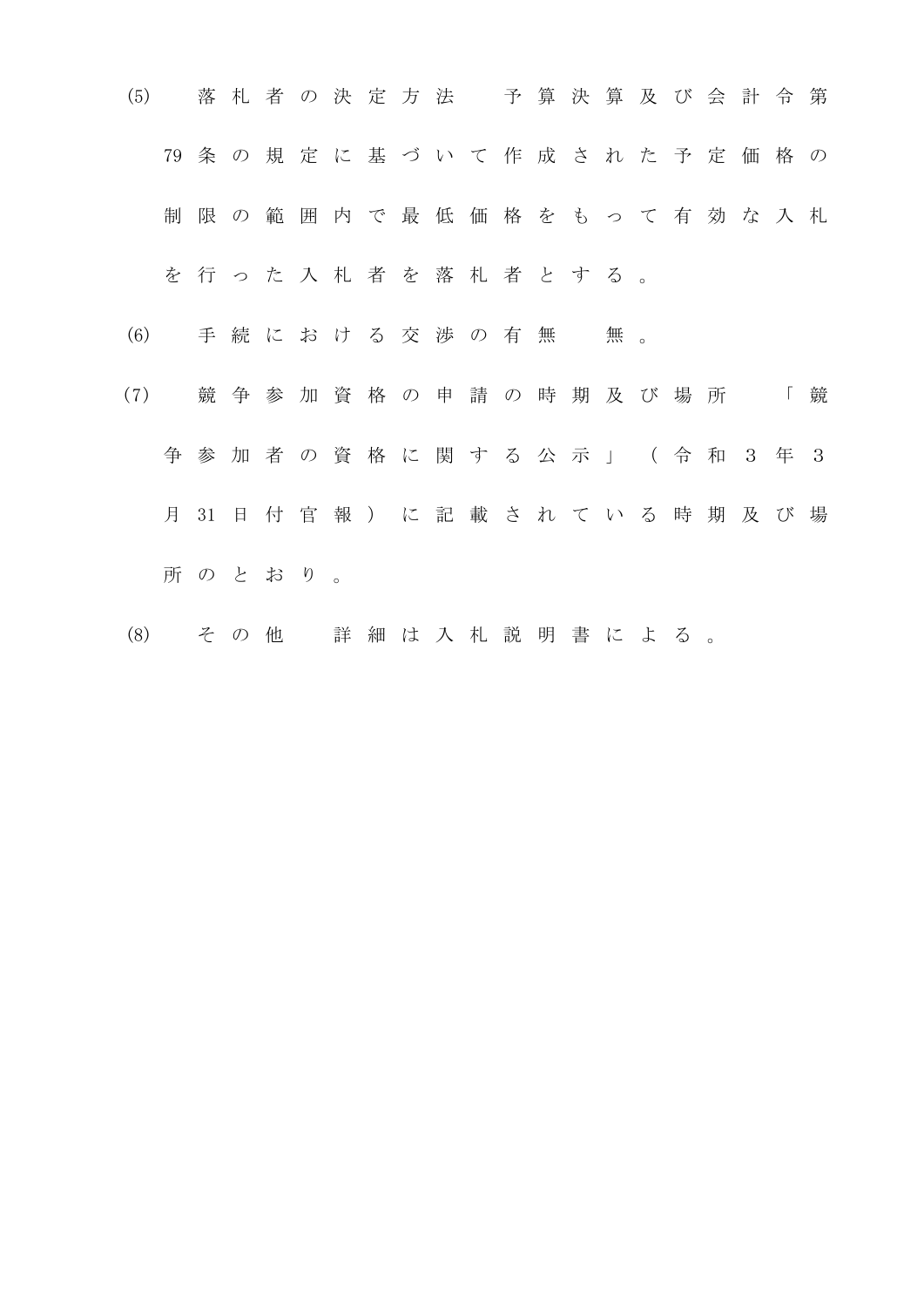- (1) Official in charge of disbursement of the p r o c u r i n g e n t i t y : K O K E T S U H i r o k i , D i r e c t o r of the Coordination Division Nagoya Customs.
- (2) Classification of the products to be proc u r e d : 2 5
- (3) Nature and quantity of the products to be p u r c h a s e d : M a r i n e S u r v e i l l a n c e c a m e r a S y s t e m on boarding type for patrol boat, 1 Set
- ( 4 ) D e l i v e r y p e r i o d : 3 1 , M a r c h , 2 0 2 3 .
- (5) Delivery place: As in the tender documenta t i o n .
- (6) Qualification for participating in the tendering procedures : Suppliers eligible for participating in the proposed tender are those who shall:
	- ① N o t c o m e u n d e r A r t i c l e 7 0 o f t h e C a b i n e t Order concerning the Budget, Auditing and A c c o u n t i n g . Furthermore, minors, Person under Conservatorship or Person under Assis-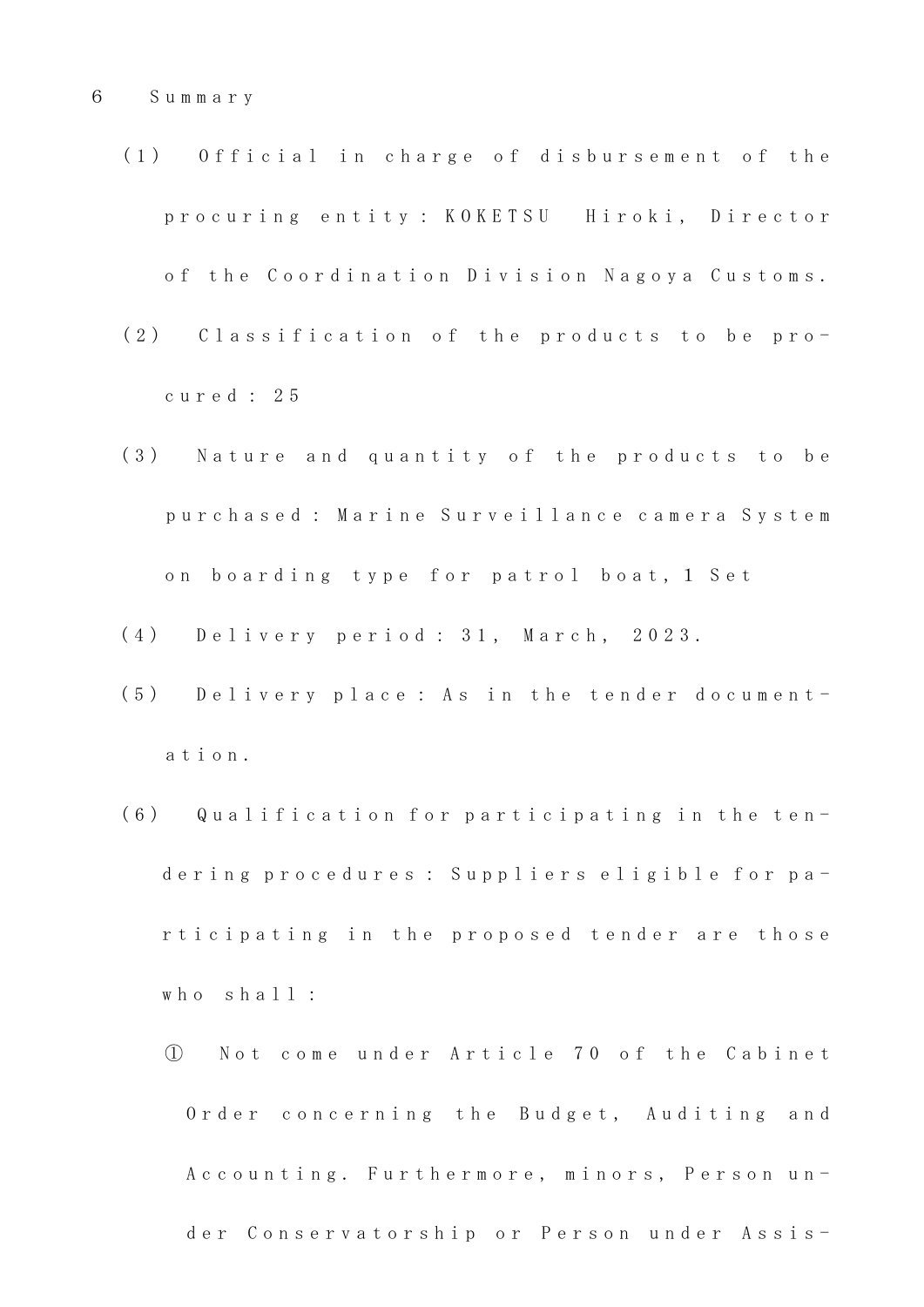tance that obtained the consent necessary for concluding a contract may be applicable under cases of special reasons within the said clause.

- ② N o t c o m e u n d e r A r t i c l e 7 1 o f t h e C a b i n e t Order concerning the Budget, Auditing and A c c o u n t i n g .
- 3 Have Grade: A, B or C " in the Manufacturing, Selling of the Products or offer of services etc " in terms of the qualification for participating in tenders by the Tokai-Hokuriku area related to the Ministry of Finance (single qualification for every ministry and agency) in the fiscal years 2 0 2 2 , 2 0 2 3 a n d 2 0 2 4 .
	- ④ H a v e n o t r e c e i v e d s u s p e n s i o n o f d e s i g n ated contractor status, etc. from any ministry or agency (including person specially qualified by officials in charge of disbursement of the procuring entity).